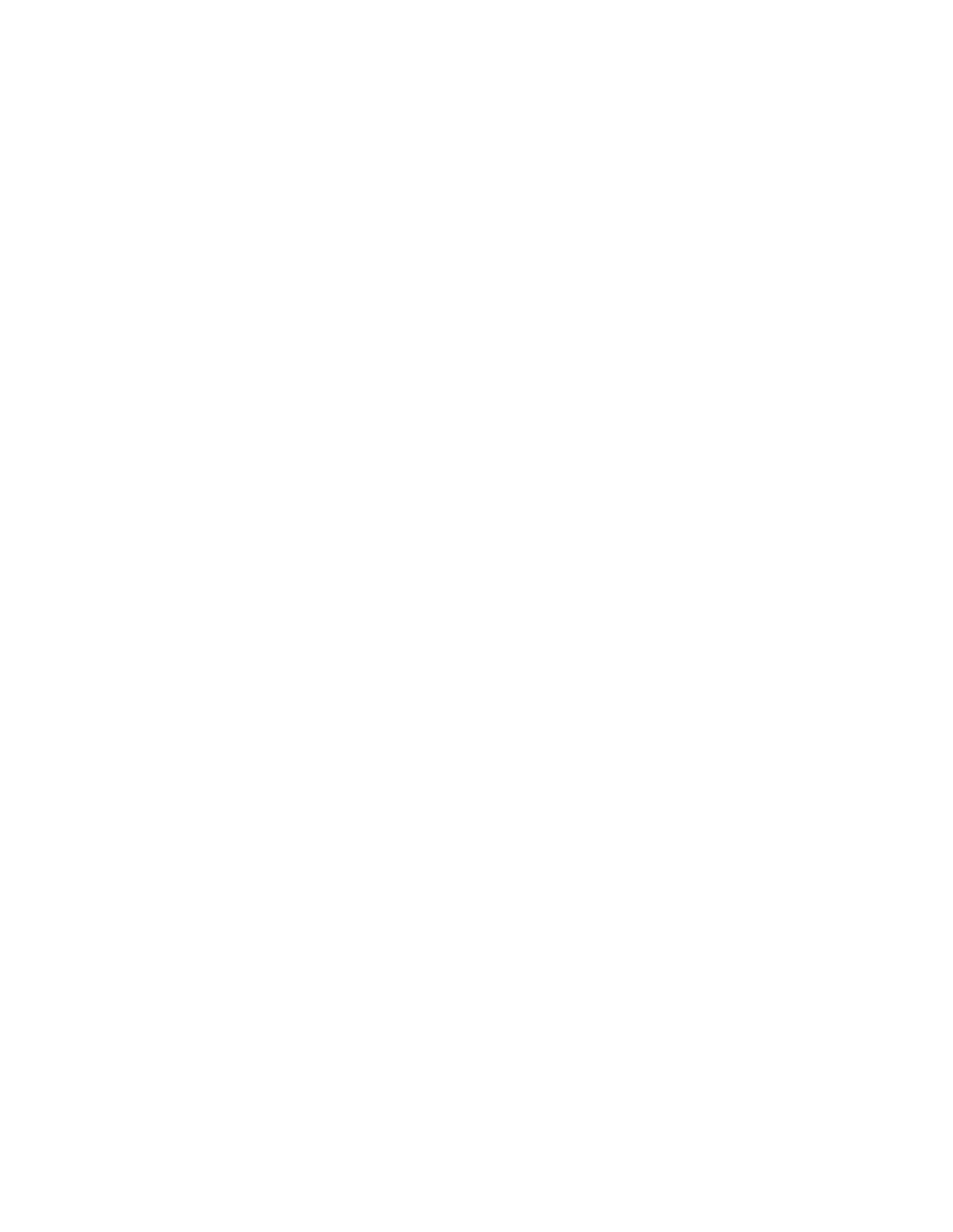# **Countries at the Crossroads 2011 Global Scores**

| Country             | <b>Accountability and</b><br><b>Public Voice</b> | <b>Civil Liberties</b> | <b>Rule of Law</b> | Anticorruption and<br><b>Transparency</b> |
|---------------------|--------------------------------------------------|------------------------|--------------------|-------------------------------------------|
| Eritrea             | 0.12                                             | 0.79                   | 0.27               | 0.56                                      |
| Libya               | 0.55                                             | 1.48                   | 1.33               | 0.69                                      |
| Syria               | 1.25                                             | 1.99                   | 1.60               | 1.25                                      |
| Rwanda              | 1.07                                             | 1.93                   | 1.10               | 2.59                                      |
| Laos                | 1.03                                             | 2.37                   | 1.68               | 1.63                                      |
| China               | 0.91                                             | 1.98                   | 1.77               | 2.48                                      |
| Egypt               | 1.64                                             | 1.91                   | 2.68               | 1.70                                      |
| Ethiopia            | 1.33                                             | 2.75                   | 1.98               | 2.30                                      |
| Swaziland           | 1.61                                             | 2.93                   | 1.93               | 1.97                                      |
| Angola              | 1.96                                             | 2.83                   | 2.20               | 2.00                                      |
| Tunisia             | 1.35                                             | 2.86                   | 2.40               | 2.83                                      |
| Venezuela           | 2.14                                             | 3.77                   | 1.90               | 1.77                                      |
| Algeria             | 2.58                                             | 2.92                   | 2.49               | 2.56                                      |
| Mauritania          | 3.32                                             | 3.01                   | 2.15               | 2.82                                      |
| Madagascar          | 2.30                                             | 4.48                   | 2.45               | 2.13                                      |
| Pakistan            | 4.11                                             | 2.56                   | 2.58               | 2.30                                      |
| Morocco             | 2.91                                             | 3.61                   | 3.00               | 2.28                                      |
| Thailand            | 2.62                                             | 3.38                   | 3.68               | 3.41                                      |
| Senegal             | 3.67                                             | 3.88                   | 3.24               | 2.30                                      |
| Bangladesh          | 4.10                                             | 4.28                   | 3.08               | 2.54                                      |
| Ecuador             | 3.89                                             | 4.13                   | 3.03               | 2.99                                      |
| <b>Burkina Faso</b> | 3.58                                             | 4.16                   | 3.36               | 3.51                                      |
| Mozambique          | 3.88                                             | 4.38                   | 3.60               | 3.30                                      |
| Philippines         | 4.29                                             | 4.06                   | 3.13               | 3.78                                      |
| <b>Bolivia</b>      | 4.21                                             | 4.54                   | 3.35               | 3.25                                      |
| Turkey              | 4.12                                             | 3.81                   | 3.92               | 3.62                                      |
| Zambia              | 3.89                                             | 4.47                   | 4.07               | 3.27                                      |
| Colombia            | 4.37                                             | 3.99                   | 3.99               | 3.51                                      |
| Paraguay            | 4.67                                             | 4.34                   | 3.50               | 3.41                                      |
| Mali                | 4.90                                             | 4.80                   | 2.96               | 3.44                                      |
| Peru                | 4.54                                             | 4.30                   | 3.89               | 3.48                                      |
| Guyana              | 4.35                                             | 4.60                   | 4.54               | 3.74                                      |
| <b>Bhutan</b>       | 4.30                                             | 3.80                   | 4.89               | 4.58                                      |
| Greece              | 5.99                                             | 5.86                   | 5.90               | 5.02                                      |
| Italy               | 5.91                                             | 6.00                   | 5.92               | 5.08                                      |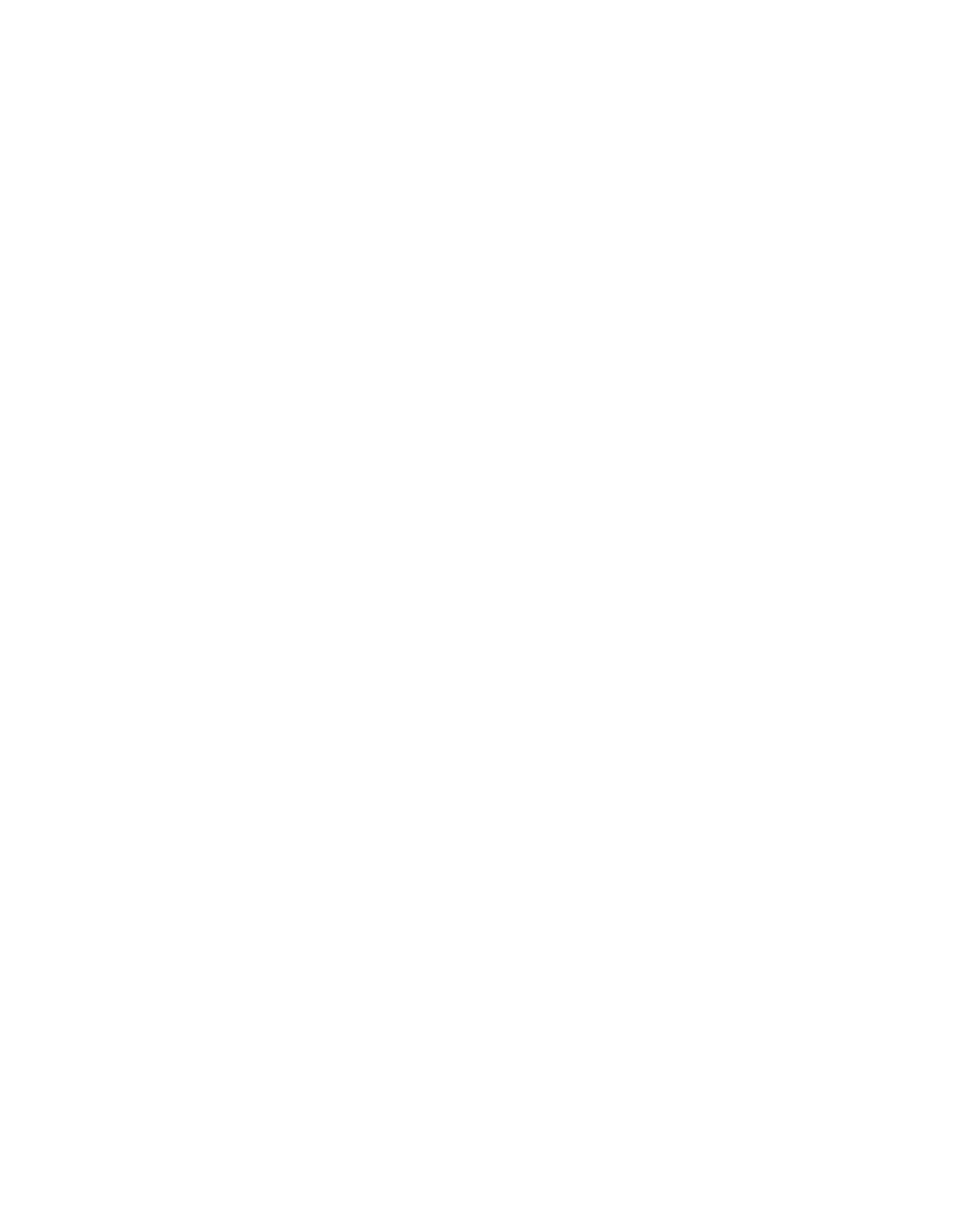# **AFTER THE ARAB SPRING: The Uphill Struggle for Democracy**

Christopher Walker and Vanessa Tucker

This year's uprisings in Tunisia, Egypt, Libya, Syria, and elsewhere in the Middle East and North Africa have dispelled illusions about the durability of the region's prevailing governance systems. Long-entrenched authoritarian leaders have been forced to give way to popular pressure for change, suddenly invigorating a previously moribund political landscape.

However, these stunning breakthroughs carry no guarantee that democratically accountable systems will emerge in their wake. Some initial improvements appear to have been made in areas like freedom of expression and freedom of association, if only because the interim authorities are not as active in systematically suppressing exercise of those rights. For similar reasons, the first post-uprising elections in some countries will likely be improvements on the thoroughly rigged contests of the past. Tunisia's election in October 2011 suggests promise in this regard. But rebuilding basic institutions like the justice system, law enforcement agencies, and regulatory frameworks for the media and civil society, all of which have been warped and corrupted by decades of authoritarian rule, will require many years of effort. In this sense the removal of a dictator represents only the beginning of the end of authoritarian governance.

The depth of the reform challenge facing these countries is apparent in the findings of *Countries at the Crossroads 2011*, Freedom House's comprehensive assessment of democratic governance. The report analyzes the performance of 35 countries—including six in the Middle East and North Africa (MENA)—in the spheres of government accountability, civil liberties, rule of law, and anticorruption and transparency. The MENA countries' scores, which cover the period from April 2007 through December 2010, generally indicate grim and deteriorating conditions in the run-up to the Arab Spring.

#### **Anciens Régimes in the Middle East and North Africa**

The group of MENA countries examined in this edition of *Crossroads* offers a diverse crosssection of the region with respect to the political outcomes of 2011. Egypt and Tunisia have jettisoned their long-ruling presidents thanks to the determination of unarmed protesters, and now are engaged in difficult and highly uncertain reform efforts. Libya has seen the end of Mu'ammar al-Qadhafi's four decades of tyranny, but only after protests and their violent suppression evolved into a full-scale civil war; Syria appears to be on a similar path. The remaining two MENA states covered in this report, Algeria and Morocco, have so far avoided any persistent protest movements, but their governments' cautious pursuit of limited reforms may prove insufficient given the rapidly changing expectations in the region.

While the past year's uprisings seemed to emerge overnight, the circumstances that led to them were the product of decades of institutional degradation. In some cases the old regimes were successful in achieving macroeconomic growth, but they consistently blocked political reform. As a result, any new national wealth was funneled into existing systems of elite corruption and patronage, deepening the sense of grievance among ordinary citizens. Successful political reform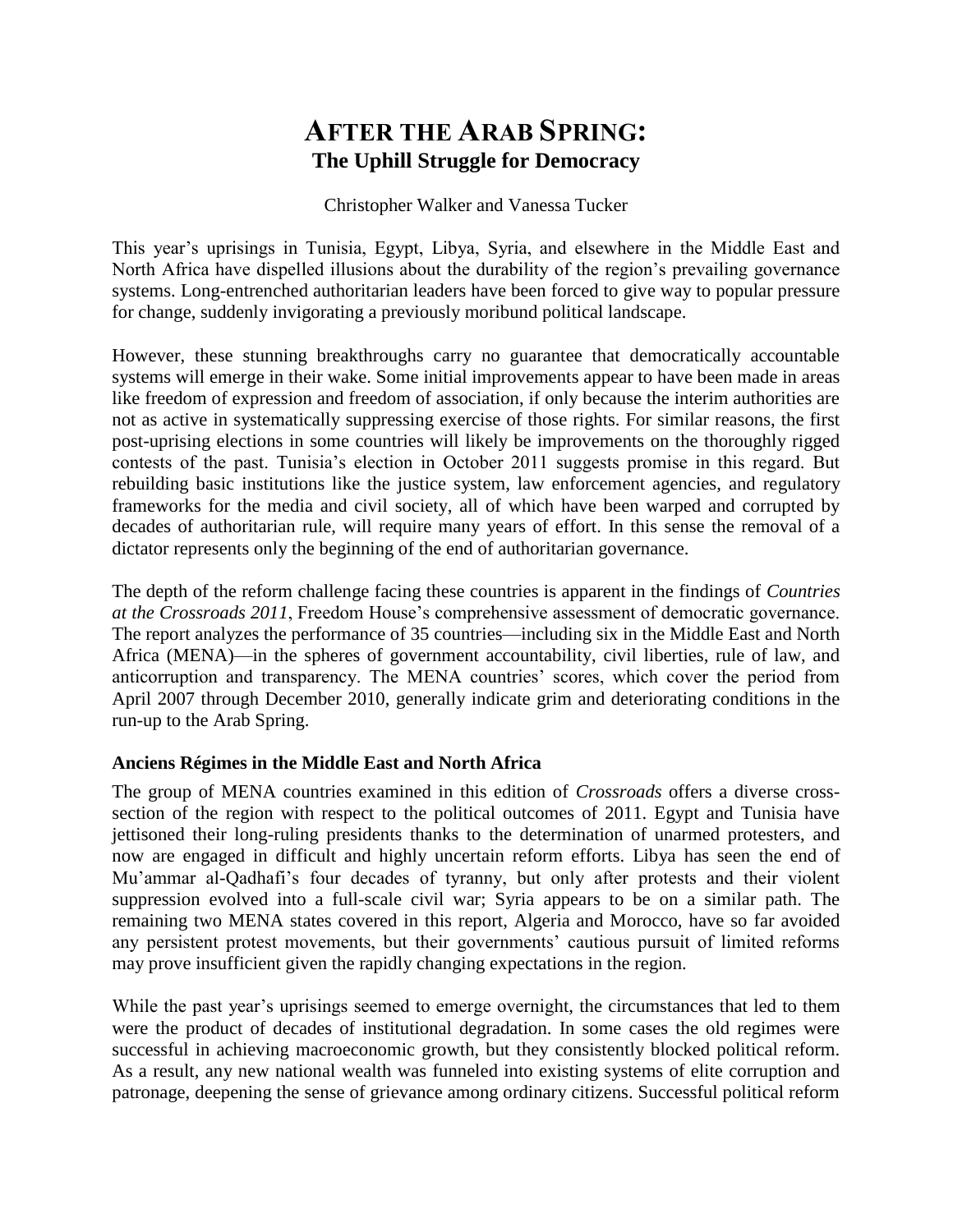among other things would offer the societies in the Middle East and North Africa the chance to break free of the crony economics that has smothered economic opportunity and is endemic to their autocracies.

Tunisia and Egypt, which touched off the Arab Spring by ousting their authoritarian presidents in January and February 2011, had suffered acute downturns in their governance performance in the preceding years, according to *Countries at the Crossroads* data. Overall, Tunisia and Egypt experienced declines, respectively, in 8 and 9 of the 17 subcategories measured in the analysis. This left Egypt with an average overall score of just 1.98 out of 7, and Tunisia with 2.36 out of 7, placing them among the worst-ranked countries in the study. Such declines from already low levels suggest that the leadership in both countries had little commitment to reform, and the people living under these dysfunctional governments were no doubt aware of it.

> *The removal of a dictator represents only the beginning of the end of authoritarian governance*

\_\_\_\_\_\_\_\_\_\_\_\_\_\_\_\_\_\_\_\_\_\_\_\_\_\_\_\_\_\_\_\_\_\_\_\_\_\_\_\_\_\_\_\_\_\_\_\_\_\_\_\_\_\_\_\_\_\_\_\_\_\_\_\_\_\_\_\_\_\_\_\_\_\_

\_\_\_\_\_\_\_\_\_\_\_\_\_\_\_\_\_\_\_\_\_\_\_\_\_\_\_\_\_\_\_\_\_\_\_\_\_\_\_\_\_\_\_\_\_\_\_\_\_\_\_\_\_\_\_\_\_\_\_\_\_\_\_\_\_\_\_\_\_\_\_\_\_\_\_

In Egypt, the prospect of a dynastic transfer of power from the octogenarian president Hosni Mubarak, who had held power for nearly three decades, to his son Gamal stirred deep disillusionment among the Egyptian population and stimulated greater engagement by civil society and independent media, particularly via online social-media platforms. The regime responded with a fierce crackdown on dissent. As Joshua Stacher's *Crossroads* country report observes, the Mubarak government's "determination to maintain control of the political system led to the unjustified imprisonment of thousands of people, including for the expression of political ideas in the media." The combination of this crackdown with venality among the country's ruling elite, lack of opportunity for ordinary Egyptians, and an increasing number of high-profile cases of severe police brutality proved to be highly combustible.

The accountability of the military and security forces is a pivotal issue in these countries. While Tunisia's performance in this sphere has been weak, it has been stronger than that of Egypt, which must reconcile the popular desire for change with military leadership more comfortable with the status quo. Indeed, Egypt's Supreme Council of the Armed Forces (SCAF) is wielding power in a manner that suggests it will only reluctantly relinquish it.

In Tunisia, the modernizing reputation cultivated by President Zine el-Abidine Ben Ali was belied by the reality of rampant corruption, especially surrounding the president's family; harsh repression of civil society and independent news media; and brutal, often parasitic law enforcement agencies. The December 2010 self-immolation of 26-year-old street vendor Mohamed Bouazizi, after a humiliating confrontation with the local authorities, captured the profound exasperation of the broader society and functioned as a catalyst for a long-awaited political overhaul.

Libya and Syria received even poorer governance scores than Egypt and Tunisia, and also showed declines from previous editions of *Countries at the Crossroads*. These regimes' exceptionally oppressive internal security policies and egregious failure to deliver public goods to their citizens presaged their markedly more savage responses to the protests of 2011, and may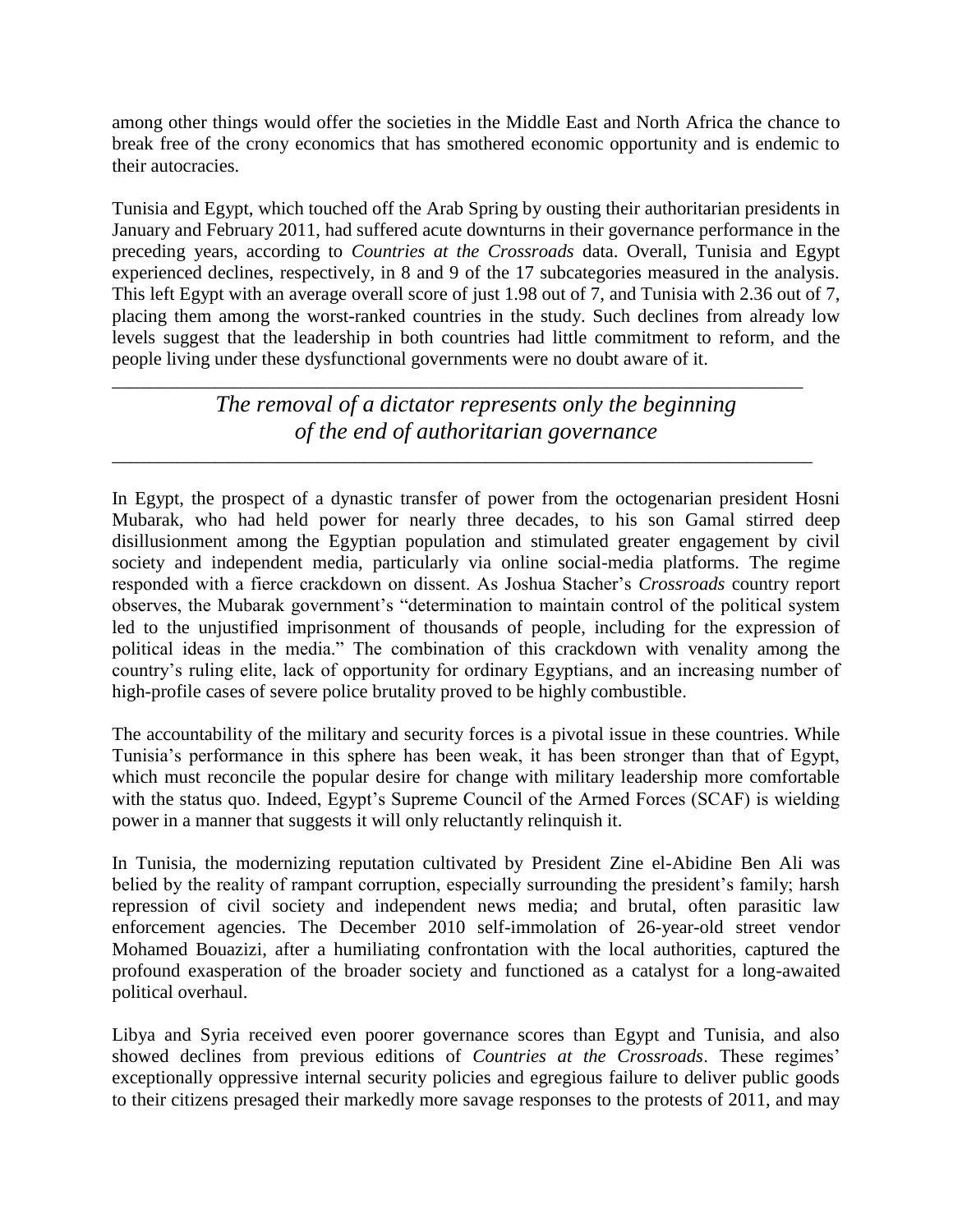also explain the Libyan and Syrian peoples' determination to continue their struggle in the face of ferocious violence.

Libya has removed its dictator from power but now confronts the challenge of building national institutions from scratch. Of the abundance of negative legacies left by al-Qadhafi is not only the complete absence of any meaningful institutions capable of delivering political goods, but a decades-long campaign to alienate Libyan citizens from the idea of working within an institutional system. Meanwhile, Syrians will be forced to reconcile a country whose leadership has resorted to indiscriminate violence to retain power. This will magnify the burden of building a democratic system.

*Successful political reform would offer the societies in the Middle East and North Africa the chance to break free of the crony economics that has smothered economic opportunity and is endemic to their autocracies*

\_\_\_\_\_\_\_\_\_\_\_\_\_\_\_\_\_\_\_\_\_\_\_\_\_\_\_\_\_\_\_\_\_\_\_\_\_\_\_\_\_\_\_\_\_\_\_\_\_\_\_\_\_\_\_\_\_\_\_\_\_\_\_\_\_\_\_\_\_\_\_\_\_\_\_

\_\_\_\_\_\_\_\_\_\_\_\_\_\_\_\_\_\_\_\_\_\_\_\_\_\_\_\_\_\_\_\_\_\_\_\_\_\_\_\_\_\_\_\_\_\_\_\_\_\_\_\_\_\_\_\_\_\_\_\_\_\_\_\_\_\_\_\_\_\_\_\_\_\_

Algeria and Morocco performed slightly better than pre-uprising Egypt and Tunisia, but they nevertheless experienced declines on key indicators during the *Crossroads* coverage period. This retrenchment left them more vulnerable to the increased popular demands for representative and responsive government that arose during the Arab Spring in 2011.

#### **After the Uprisings: Prospects for Reform**

High expectations for quick and thorough changes in the MENA region could drive the reform process forward, but they could also lead to a great deal of disappointment. Given the stakes involved, setting reasonable benchmarks for progress is critical.

Taking into account the difficult hand reformers have been dealt, what institutional changes should be expected from these countries in the near future and over a longer term?

The most achievable near-term opportunities for reform might be understood as those occurring in the "voice and expression phase" of transitional development. More complicated challenges loom in the sphere of rule of law, including overhauls of the judicial system and reorganization of the police and security services to ensure that they are subordinate to civil authorities and subject to meaningful checks on their power. These structural reforms will require years to accomplish, as they entail extensive training programs, complex reconstruction of legal codes, and the establishment of new institutional habits and cultures.

#### *Egypt and Tunisia*

In Tunisia, there is clear promise in the areas of freedom of association and freedom of expression, and media freedom in particular. A fairly open field for the exercise of these rights has emerged, in stark contrast to the deeply repressive environment for news media and civic groups under the Ben Ali regime. Civil society and trade unions since January 14, 2011, have operated with a degree of openness and independence that was unimaginable before that date. In addition, spirited political jockeying took place ahead of October's constituent assembly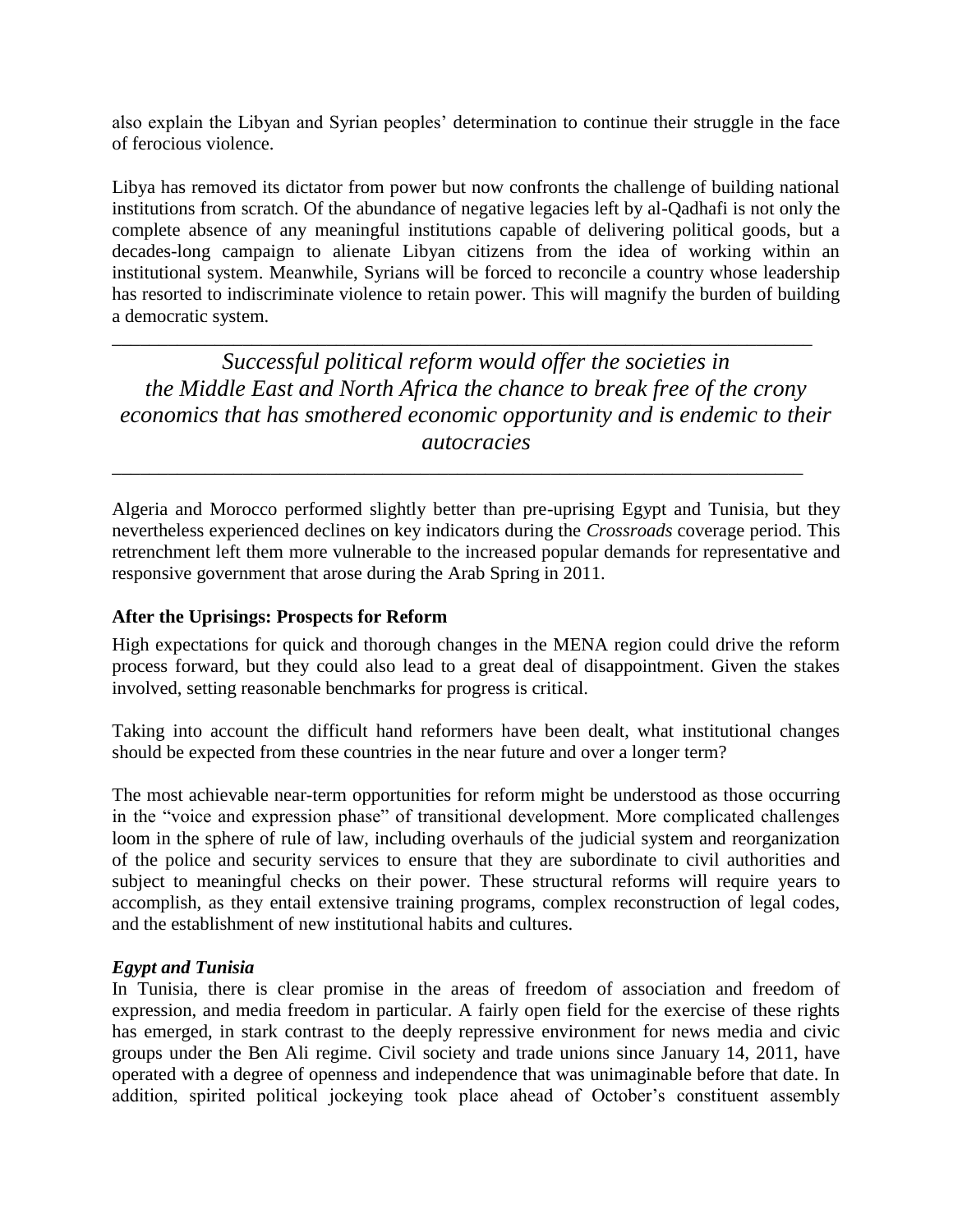elections and the elections themselves proved to be open, competitive, and pluralistic. But these gains do not mean that Tunisia has already cemented institutional reforms in the media, civil society, or electoral politics. Instead, they represent a promising early advance toward a culture of transparency and pluralism that must be safeguarded with concrete legal and regulatory changes. If citizens, political leaders, and other influential figures make the right choices, they can fortify Tunisia's nascent democracy against the challenges it will inevitably face.

*Algeria and Morocco have so far avoided any persistent protest movements but their cautious pursuit of reforms may prove insufficient given the rapidly changing expectations in the region*

\_\_\_\_\_\_\_\_\_\_\_\_\_\_\_\_\_\_\_\_\_\_\_\_\_\_\_\_\_\_\_\_\_\_\_\_\_\_\_\_\_\_\_\_\_\_\_\_\_\_\_\_\_\_\_\_\_\_\_\_\_\_\_\_\_\_\_\_\_\_\_\_\_\_\_

\_\_\_\_\_\_\_\_\_\_\_\_\_\_\_\_\_\_\_\_\_\_\_\_\_\_\_\_\_\_\_\_\_\_\_\_\_\_\_\_\_\_\_\_\_\_\_\_\_\_\_\_\_\_\_\_\_\_\_\_\_\_\_\_\_\_\_\_\_\_\_\_\_\_

In Egypt, the months since Mubarak's ouster have revealed a much darker outlook for reform. As of the end of October, the Supreme Council of the Armed Forces (SCAF) had resorted to familiar methods of repression, including severe curbs on the activities of civil society and independent media, and foment of sectarian tensions for political gain. The SCAF's extension and expansion in September 2011 of the country's oppressive emergency law, a hallmark of the Mubarak era, sent a chilling signal to those working toward democratic governance. The scope of the law—nominally restricted in 2010 to narcotics and terrorism offenses—was widened to include labor strikes, traffic disruptions, and the spread of false information.

Egypt could achieve almost immediate progress by opening and defending the space for civil society and the news media, while ensuring fair, open, and transparent elections in November 2011. But if these first-tier reforms in the areas of free expression and association are not enacted and are prevented from growing roots, then the more difficult overhauls of the judiciary, security services, and other state institutions are far less likely to follow or succeed.

#### *Algeria and Morocco*

The governments of Algeria and Morocco have pursued piecemeal and often cosmetic reforms in response to the upheaval in their neighborhood, and it is unclear whether such measures will satisfy their citizens. Wary of surrendering any real power, the leaders of these countries may be tempted to emphasize the need for stability and sow fears of disorder to stave off genuine reform. However, Mubarak and Ben Ali long relied on similar stalling tactics, and their efficacy sharply declined as existing conditions became unbearable and the uncertainties of revolt became decidedly preferable. Given these dynamics, the success or failure of reforms in the countries to the east will be crucial to prospects for change in Algeria and Morocco, providing either aspirational models or cautionary tales for the region as a whole.

# *Libya and Syria*

Libya and Syria—whenever they emerge from bloodshed—will be forced to build new governance systems almost from scratch, as the highly dysfunctional old regimes and the conflicts that shattered them will have left core institutions in ruins. The bitterness and divisions engendered by these countries' experiences will make political reconstruction and its essential compromises all the more difficult. At the same time, the extremely low scores recorded by *Crossroads* for Libya and Syria through 2010 suggest that they effectively have nowhere to go but up.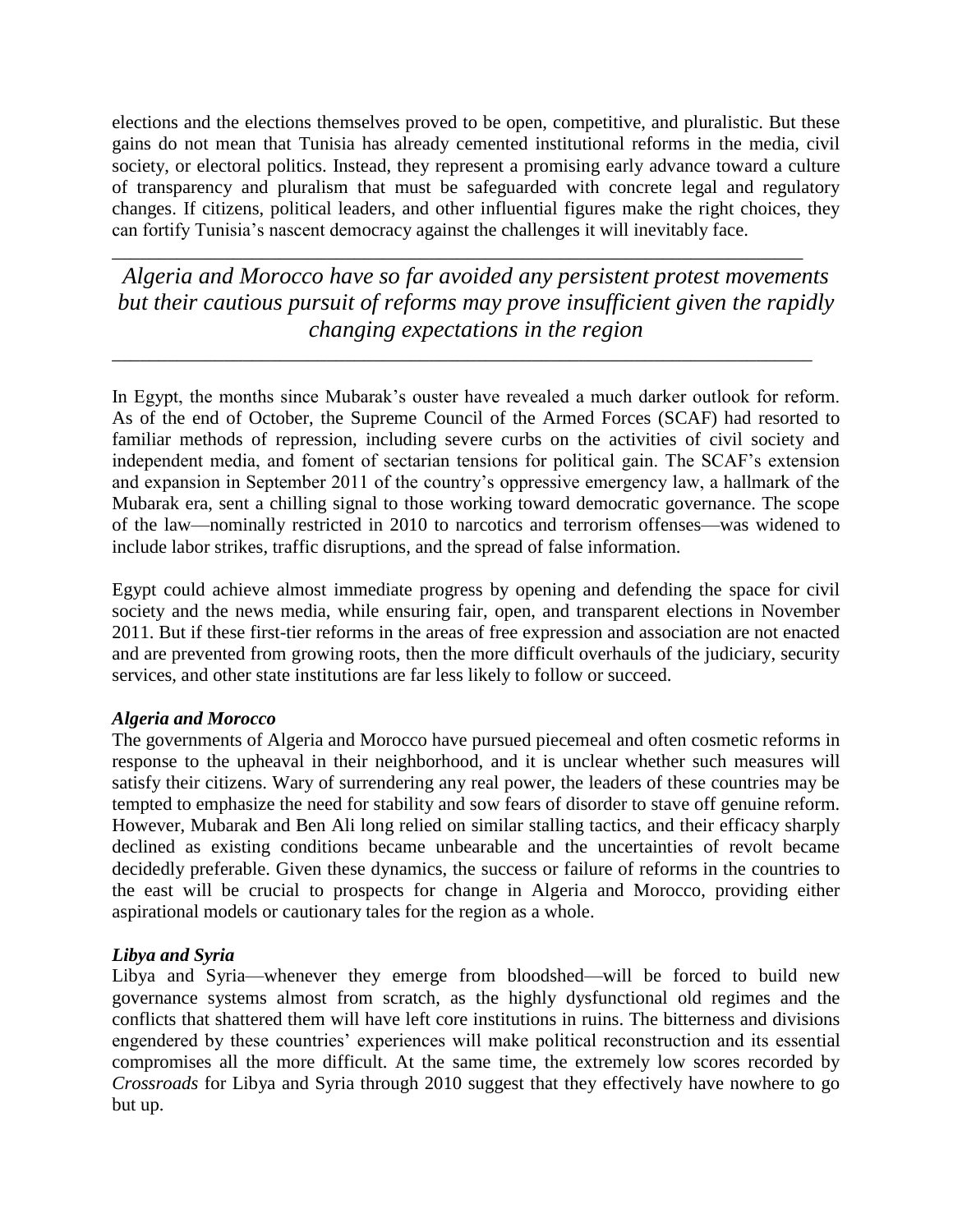#### **OTHER FINDINGS**

The pre-revolt downturns in the MENA region formed part of a broader decline in governance indicators across the 35 countries assessed in this cycle of *Countries at the Crossroads*. The countries in question are a diverse selection of middle- and low-performing states, ranging from abysmal dictatorships like Eritrea and Libya to established democracies like Italy and Greece. The fact that so many on this spectrum experienced declines plainly illustrates the difficulty of establishing and sustaining effective democratic governance.

As with the previous assessment's similarly wide-ranging country set, the degree and overall number of declines exceeded those of improvements. On average, declines were registered in each of the four main categories—accountability and public voice, rule of law, civil liberties, and anticorruption and transparency. The rule of law category underwent the broadest decline, with 22 of the 31 countries with previous data experiencing deterioration. Venezuela and Syria suffered the sharpest score drops for rule of law. Deterioration in the protection of freedom of expression, part of the category for accountability and public voice, was nearly as common: two out of every three countries with previous data declined in this subcategory. Another subcategory under accountability and public voice, for free and fair electoral laws and elections, was also hit hard, with 17 of the countries with previous data registering declines.

With respect to the overall performance of each country, there were two that demonstrated dramatic deterioration (Venezuela and Syria), and four that improved significantly (Bangladesh, Bhutan, Pakistan, and Paraguay), but the remaining 25 countries with previous data experienced a complicated mix of declines and gains, presenting a general picture of stagnation. In some cases, as with Eritrea and Libya, the previous scores were already so low that they simply could not drop further. In other cases, countries in the process of reform seem to have lost a degree of momentum, as occurred in Burkina Faso, Ecuador, Mozambique, and Senegal.

#### **Sub-Saharan Africa**

All but two of the sub-Saharan African countries with previous data dropped in the subcategory of free and fair electoral laws and elections. Rwanda was a case in point, with its violenceplagued 2010 presidential election. Opposition parties were subjected to systematic intimidation and harassment, and a number were prevented from registering and fielding candidates. The assassination of Andre Kagwa Rwisereka, vice president of the Democratic Green Party of Rwanda (DGPR), was a particularly serious blow to the process. In the absence of any meaningful challengers, incumbent president Paul Kagame won the deeply flawed election with 93.8 percent of the vote.

Ethiopia registered troubling declines in three of the four categories, with significant drops in accountability and public voice. Of special concern was the government's intimidation and harassment of civil society organizations, including through a new law that prohibits them from engaging in activities on politically sensitive topics. Civil society organizations established by Ethiopian citizens with foreign funding are now forbidden from working in the areas of governance, human rights, conflict resolution, and criminal justice.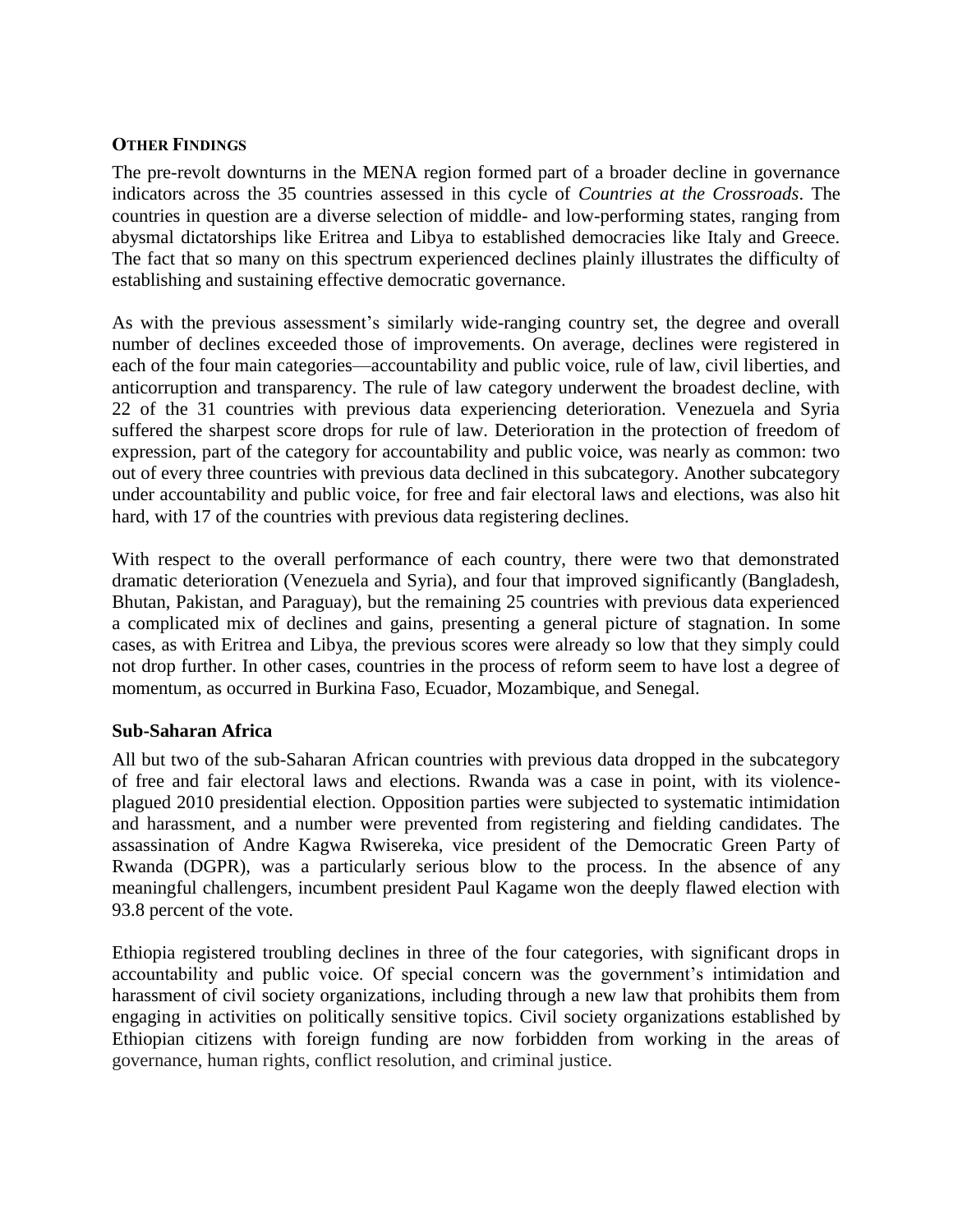Three other African countries—Eritrea, Swaziland, and Zambia—saw no improvements at all. Eritrea's poor results were especially troubling, given the very low level at which it was last analyzed. The country declined in every category and, as was the case with its last assessment in 2007, none of the scores in any category exceeded one full point on the seven-point scale.

### **Asia**

Scores in the Asian countries presented a more complex picture. Three countries with previous data—Bangladesh, Bhutan, and Pakistan—made notable gains in multiple subcategories in accountability and public voice, and in civil liberties, but the advances of each country were qualified in some way.

Pakistan, last covered in 2006 when it was still under military rule, demonstrated improvement in free and fair elections, government accountability, and freedom of association. However, challenges including widespread corruption and lawlessness in regions such as the Federally Administered Tribal Areas and Khyber-Pakhtunkhwa continue to hamper the development of democratic governance.

Since Bangladesh's last assessment in the 2007 edition of *Crossroads*, a government put in place by a de facto military coup oversaw a return to free and fair elections at the end of 2008. Bhutan has had a similarly contradictory democratic process. Since the last assessment, a series of reforms driven largely by the powerful monarchy have resulted in the first open elections in Bhutanese history and the adoption of a formal constitution. Both countries continue to face challenges regarding human rights and the rule of law.

There were a few cases of sharp decline in the region. Thailand suffered the largest overall decline due to a military coup in 2006 and subsequent political turmoil that lasted throughout the coverage period. In particular, there was an increase in state terror and curtailed freedoms of association as the country was racked by dueling partisan protest movements. The government and military continued to act in ways that undermined the rule of law and judicial independence.

# *China*

China, though often touted as an economic powerhouse, showed significant signs of deteriorating governance, with declines particularly notable in the areas of civil society, media freedoms, and the rule of law. Since 2007, China's leaders have tightened their grip on dissent in advance of high-profile events, such as the 2008 Beijing Olympics and 2010 World Expo in Shanghai. Conditions have grown worse since the Arab Spring, as the authorities stepped up extrajudicial detentions of dissidents after calls for protests began to circulate on the internet in early 2011. But recent developments point to a more deep-rooted move away from democratic governance, extending beyond transitory fears of public protest during specific events. As Chinese Communist Party leaders continue to emphasize the need for economic growth, they have backtracked on even limited reforms undertaken in previous decades, just as these appeared on the verge of generating substantial change. This was particularly notable in the area of rule of law, which was damaged by increasing extrajudicial repression, limited civilian control of the military, and official campaigns to reinforce the supremacy of Chinese Communist Party directives over formal legal processes. With China's average score hovering just below a 2 out of 7—slightly lower than Egypt's on the eve of uprising—and rulers who have shown few signs of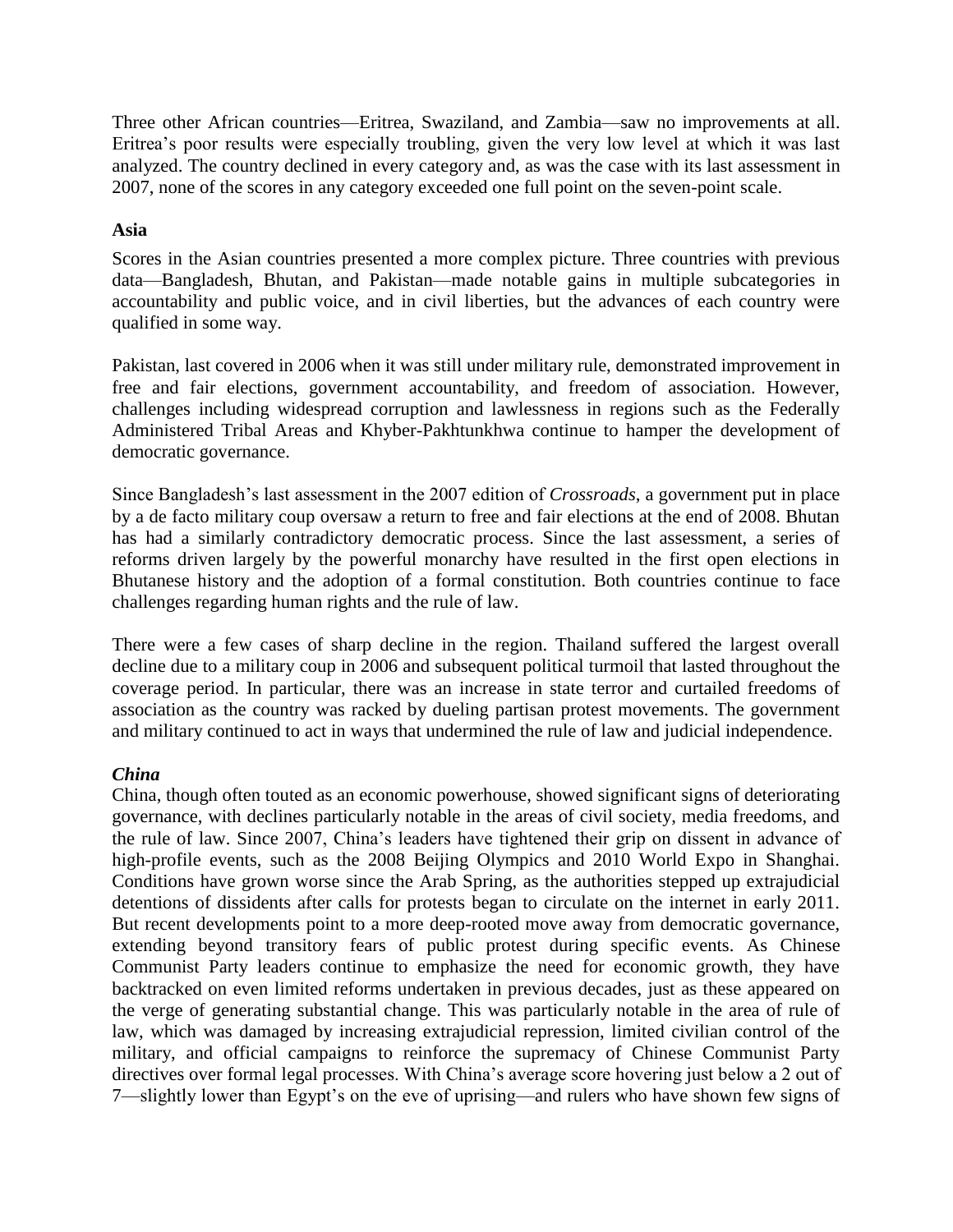willingness to undertake substantive political reforms that address the root causes of growing public discontent, the country's future social stability remain uncertain.

#### **Americas**

Of the seven Latin American countries examined, there were overall downward trends in six. Paraguay stands out as the only country with a significant net movement toward better governance. Since its previous assessment in 2007, Paraguay has held a pivotal election that ended the 61-year reign of the Colorado Party and ushered in a reformist government. Performance in the civil liberties category improved in most countries, with the exceptions of Guyana, Peru, and Venezuela. The largest gains across the region were in the areas of gender equality and opportunities for ethnic minorities. There have also been smaller positive trends, such as improvements in government accountability and effectiveness in Peru and Paraguay.

With respect to declines, Venezuela had the largest overall change since last assessed in 2007, with significant decreases in each category. The deepest decline came in the rule of law category, as property rights suffered from highly politicized confiscations of land. Rule of law was also a problem for Bolivia, Ecuador, and Guyana. Each of these countries experienced a move away from the primacy of law in civil and criminal matters, and featured a lack of accountability in the security forces. Freedom of expression and the media faced challenges throughout the region, but particularly in Ecuador and Venezuela. Lastly, in Bolivia, Colombia, Ecuador, Peru, and Venezuela, elections became less fair and open during the assessment period.

# **Turkey**

Turkey has been alternately characterized as an exemplary democracy and a state that is sliding into authoritarianism, but the *Crossroads* data suggest that it falls somewhere in between. Its scores on accountability and public voice demonstrate the challenges inherent in the establishment of democratic governance. Drops in the subcategories for electoral laws and elections and for effective and accountable government stemmed from the ruling party's increasing dominance of the political scene. Another downward trend was evident in media independence and freedom of expression, caused in part by the state's growing hegemony over media holdings and laws that criminalize poorly defined, speech-related offenses.

#### **Europe**

Greece and Italy, which were included in the *Countries at the Crossroads* analysis for the first time, are European Union members whose economic and governance systems have begun to slide into crisis. While both countries perform at high levels on issues relating to public voice and civil liberties—such as elections, free expression, and freedom of assembly—they received quite weak ratings on anticorruption and transparency issues.

Italy earns its poorest scores in the sphere of anticorruption enforcement, for instance. An inefficient bureaucracy and overregulation of economic affairs are among the factors contributing to this liberal democracy's deep-seated corruption challenges. While Italy has sound laws on the books regarding conflicts of interest, monitoring mechanisms and effective prosecutions are notably lacking.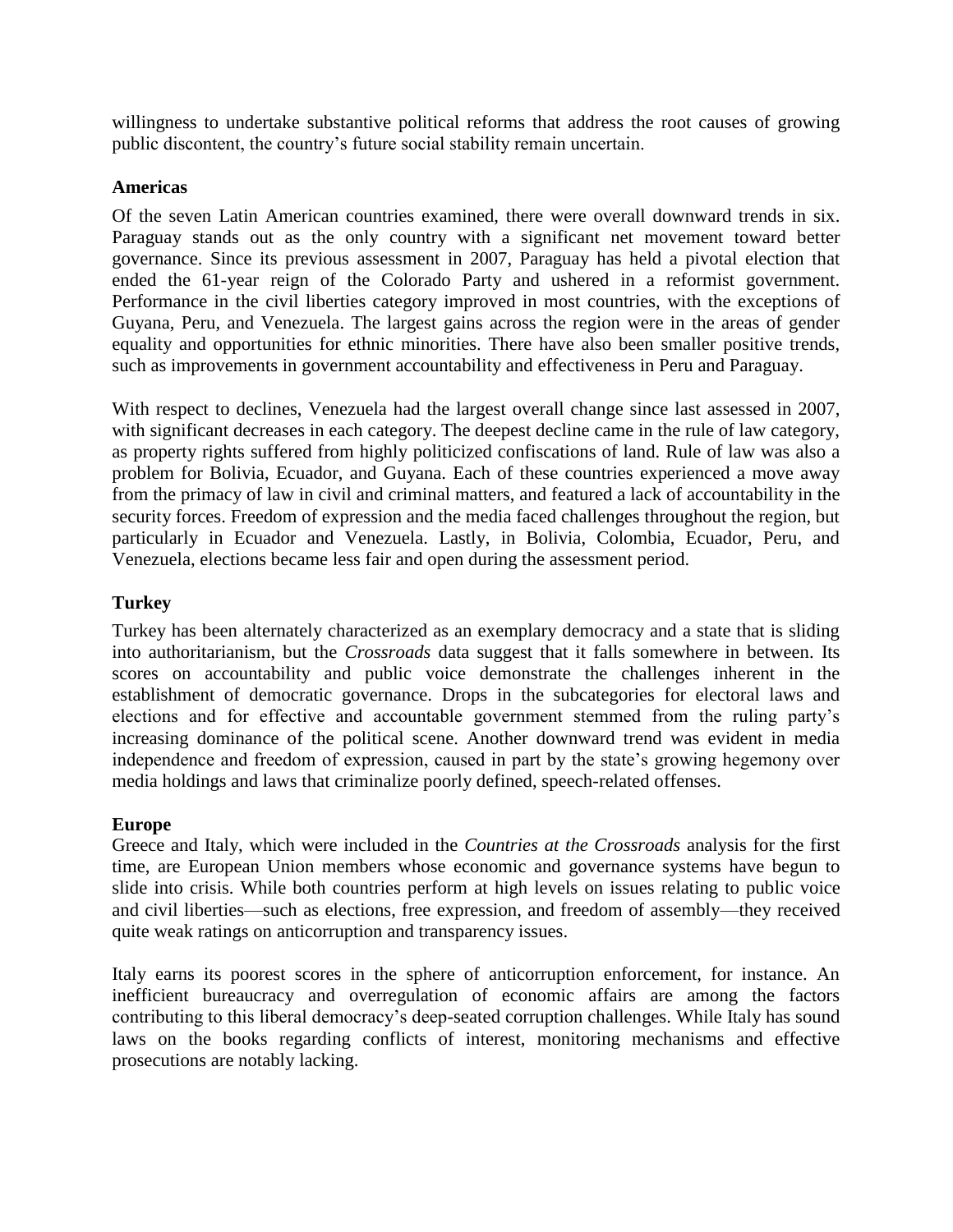Greece likewise suffers from bureaucratic inefficiencies and corruption despite performing well on political and civil rights. Corruption is believed to be common in areas including local government, town planning, transportation, public works, public health services, and education. High-level corruption has also flourished due to a relative concentration of power among a small group of politicians and a lack of transparency regarding the often entangled interests of the public and private sectors.

As these two countries seek to mitigate their massive public debts through increased tax collection and economic growth, a reinvigoration of fundamental democratic governance, especially as it relates to transparency and anticorruption, will be integral to success.

#### **CONCLUSION**

#### **Great Expectations**

Across the MENA region, the pent-up desire for change after decades of political stagnation and repression has led to high expectations for reform, and these are shared by observers in the international community. However, countries recovering from the breakdown of authoritarian regimes must overcome major economic disruptions associated with ongoing instability, and they are typically burdened with an inheritance of deeply flawed governance institutions. In this context, the potential for disillusionment and loss of momentum is great.

Among the most significant threats would be a mistaken conflation of the chaotic post-uprising period with democracy, and a tendency to judge the results of early reforms by the standards of long-established democratic states. Illiberal voices in the political arena will no doubt seek to blame democracy for the difficulties that inevitably follow the forced removal of a long-standing authoritarian regime. But Tunisia, Egypt, and Libya are not yet democracies. Instead they operate to one degree or another in a quasi-authoritarian limbo, where the remains of the old system form a hostile institutional environment for democratic reform efforts. Indeed, the story may not be how democrats prevail as much as how authoritarians seek to reconstitute themselves.

Given the wide range of challenges and the high stakes involved, it is in the interest of the democratic world—the European Union and the United States first and foremost—to understand that these are not yet democracies. Instead, they are part of a new phenomenon of governance unlike previous transitions from authoritarian rule, in which states in many cases had basic institutional frameworks on which to build. Keeping up pressure to follow through on the challenge of meaningful institutional reform, and avoid diversion to other paths, is of utmost importance. Formulating an effective strategy for aiding democratic reform in this context will test the ingenuity of the United States and European Union. *Countries at the Crossroads* 2011 directs attention to some of the critical issues that should take precedence in such a strategy.

*Christopher Walker is vice president for strategy and analysis at Freedom House. Vanessa Tucker is project director of Countries at the Crossroads. Staff editor Tyler Roylance provided assistance in the preparation of this essay*.